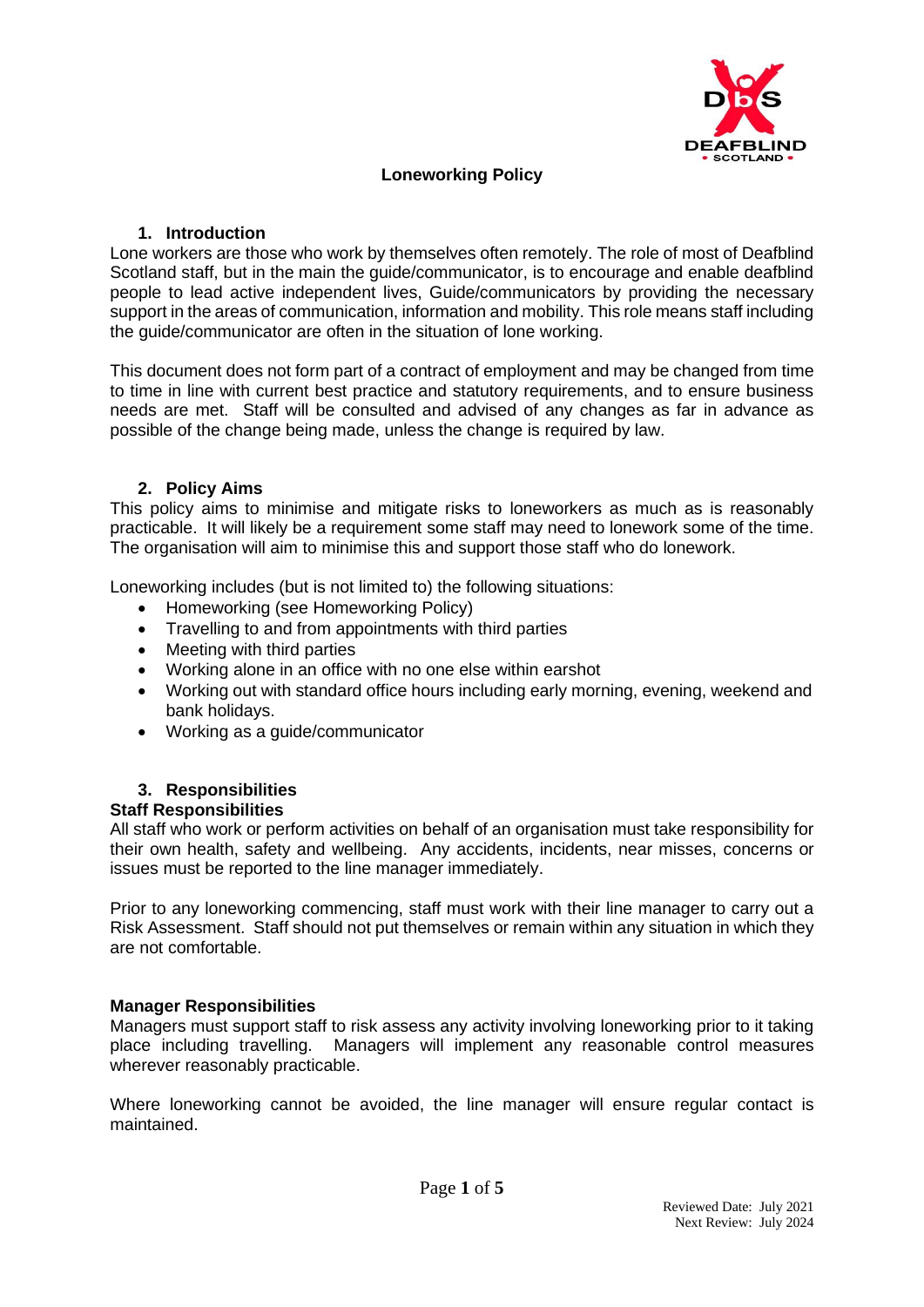

# **Organisation Responsibilities**

To ensure fair, equal, reasonable and consistent treatment of all staff regarding any aspect of the implementation of this policy.

To ensure all those with line management responsibility are reasonably trained in the practical application of this policy.

# **4. Violence & Aggression**

Those who lonework are more at risk of being subject to physical and verbal violence and aggression. Violence includes any incident in which someone is physically or verbally abused, threatened or assaulted in situations relating to their work.

The risk is greater for those supporting people with substance or alcohol misuse, vulnerable persons and when carrying money or equipment such as a laptop or tablet.

The organisation intends to reduce the impact any violence or aggression incident may have on staff by providing training and where necessary, counselling support.

Following any incident or near miss involving violence or aggression, the line manager will meet with staff to discuss the situation, offer support, offer training and ensure staff are fit to return to their normal duties which may include returning to loneworking situations.

# **5. Communication**

Prior to any loneworking taking place, staff should ensure their diary/calendar includes details of the appointment including start and end times and location as well as a contact name and number. The line manager or a "buddy" must make contact with the staff member by either text message, email or phone call preferably before and after the appointment.

In the situation where the staff member has not made contact, the buddy or line manager should attempt direct contact in the first place. If this is not achieved then, they should contact the premises to confirm the staff member arrived safely and ask for them to get in touch prior to departure. In the event they did not arrive at the premises within 30 minutes of the expected time, contact should be made with their emergency contact. Should no contact be possible, it may be necessary to contact the police on 111 to advise they may be missing. When contact is re-established, the police must be advised immediately.

Regular communication between team members such as a text group will ensure all are aware of each other's movements without being intrusive and supporting the health, safety and wellbeing of all.

For any staff loneworking within their own home or away from the office for the entire day or longer periods such as when attending training courses or conferences, a check-in at morning and evening is sufficient.

# **6. Assessing Risk**

# **Risk Assessments**

Prior to any loneworking taking place, staff should complete a Risk Assessment, with the support of their line manager wherever possible.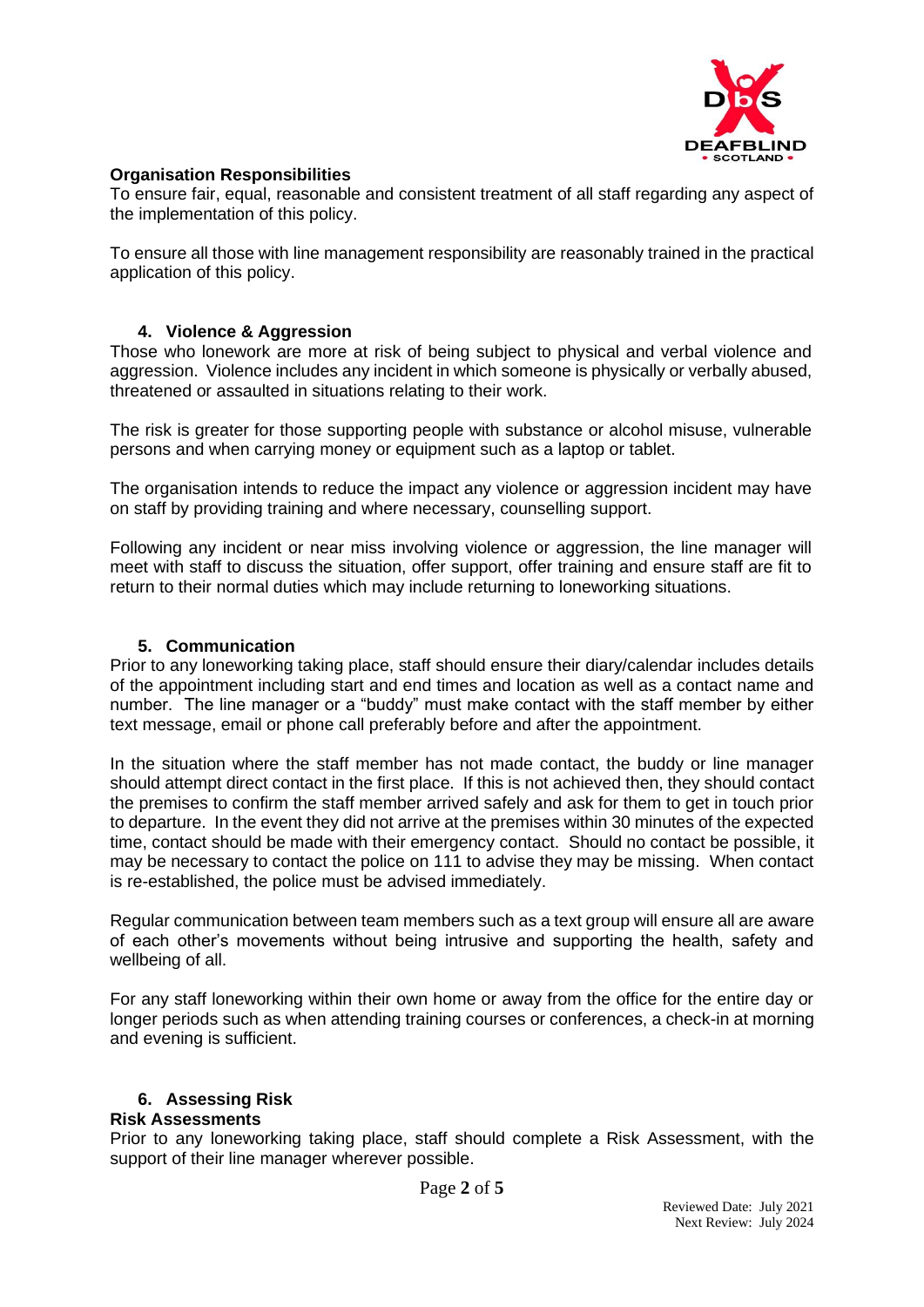

The risk assessment will identify as many hazards and risks as can be reasonably considered prior to the loneworking commencing. The risk assessment will provide for control measures to eliminate or reduce the risks to as low as level as is reasonably practicable.

The Risk Assessment will assess:-

- the remoteness of the workplace/location
- potential communication problems
- the likelihood of a criminal attack
- potential for verbal and physical aggression
- whether all equipment, materials, etc can be handled safely by one person
- whether the person is medically fit and suitable to lonework
- how the lone worker will be supervised
- how the lone worker will obtain help in an emergency such as vehicle breakdown, accident or incident
- whether there is adequate first-aid support.

#### **Ways of avoiding risk would include:**

- Working with other people present
- Working with another guide
- Working with a supervisor
- Working at a safer time of day
- Working in a safer place
- Making the family/person aware of our personal safety needs before a commitment is given.

#### **Dynamic Risk Assessments**

A dynamic risk assessment is assessing the hazards and risks of a situation as they unfold. For example, when walking continuously being aware of puddles and potholes and of others within the vicinity such as pedestrians and cyclists dynamically assessing the risk.

Staff who lonework must consider their own health, safety and wellbeing in any given situation and should not put themselves at risk for any reason. If staff do not feel safe, they should take reasonable measures to remove themselves from the situation.

If within another premises or someone's home, keeping closest to the exit will provide a means of escape in the event of feeling at risk.

It is not for line managers or the organisation to assess whether or not a person feels safe at the time of the potential risk.

#### **Procedure for lone working in the community where risk has been identified:**

- 1. Notify supervisor of:
- Date, time, place and duration of assignment
- Time of close of assignment

• The specific time when the identified colleague should phone if they have not received a phone call from the lone worker

- Phone number of nearest police stations (999 or 101)
- All contact telephone numbers

2. Immediately prior to meeting the service user, contact the identified colleague and confirm the above details.

Page **3** of **5**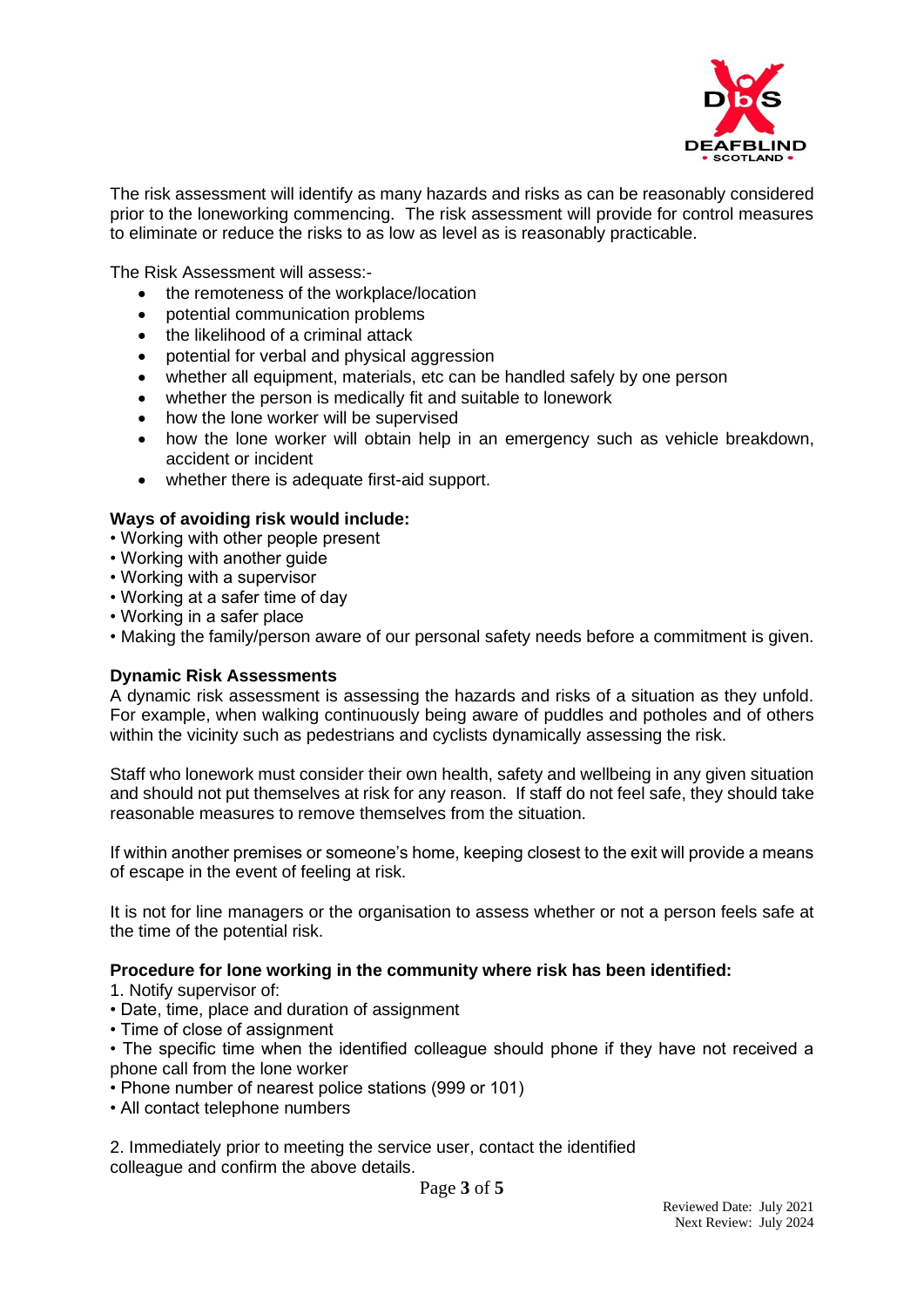

3. Ensure that for the duration of the meeting their mobile phone is charged, switched on and receiving a signal.

4. Immediately after the meeting is finished, contact their colleague and confirm that the meeting is finished.

The identified colleague should:

1. Retain written information on the location, duration and specific contact times for the period of lone working

2. Ensure that for the duration of that period their mobile phone is charged, switched on and receiving a signal.

#### **Pseudo-emergency**

This is where, for any one of a number of reasons an emergency appears to be occurring but actually is not. This is by far the most likely of all the emergency situations.

The situation where this might occur would be where the lone worker's mobile is not reachable (because its battery is low, it is switched off or there is no signal).

Where a lone worker is aware that they are unable, for any reason, to use their mobile they should contact their colleague from a landline. At the very latest, this should be immediately upon arriving home

Procedure for an unsafe situation The lone worker makes a call indicating they are in an unsafe situation?

Codes: Did I leave my house keys there? Or Did I leave my folder there?

Supervisor: Shall I phone the police?

If reply is 'yes'? Supervisor should confirm the locations then telephone 999 and give the Police the location of lone worker who is in an unsafe situation.

If reply is 'no'? Supervisor should say: "Leave now and phone me in 10 minutes."

Lone worker should reply:

"I have to get them, I'll cut short my time here, I'll phone you in a few minutes to make arrangements to get them from you."

Supervisor should say:

"Pretend to switch off your mobile but leave it on, keep it in your hand and I'll listen until you leave the house. Speak to me as soon as you feel safe to do so."

It is imperative that if a Lone Worker Procedure is in place then the supervisor remains on hand until the lone worker is in a safe situation.